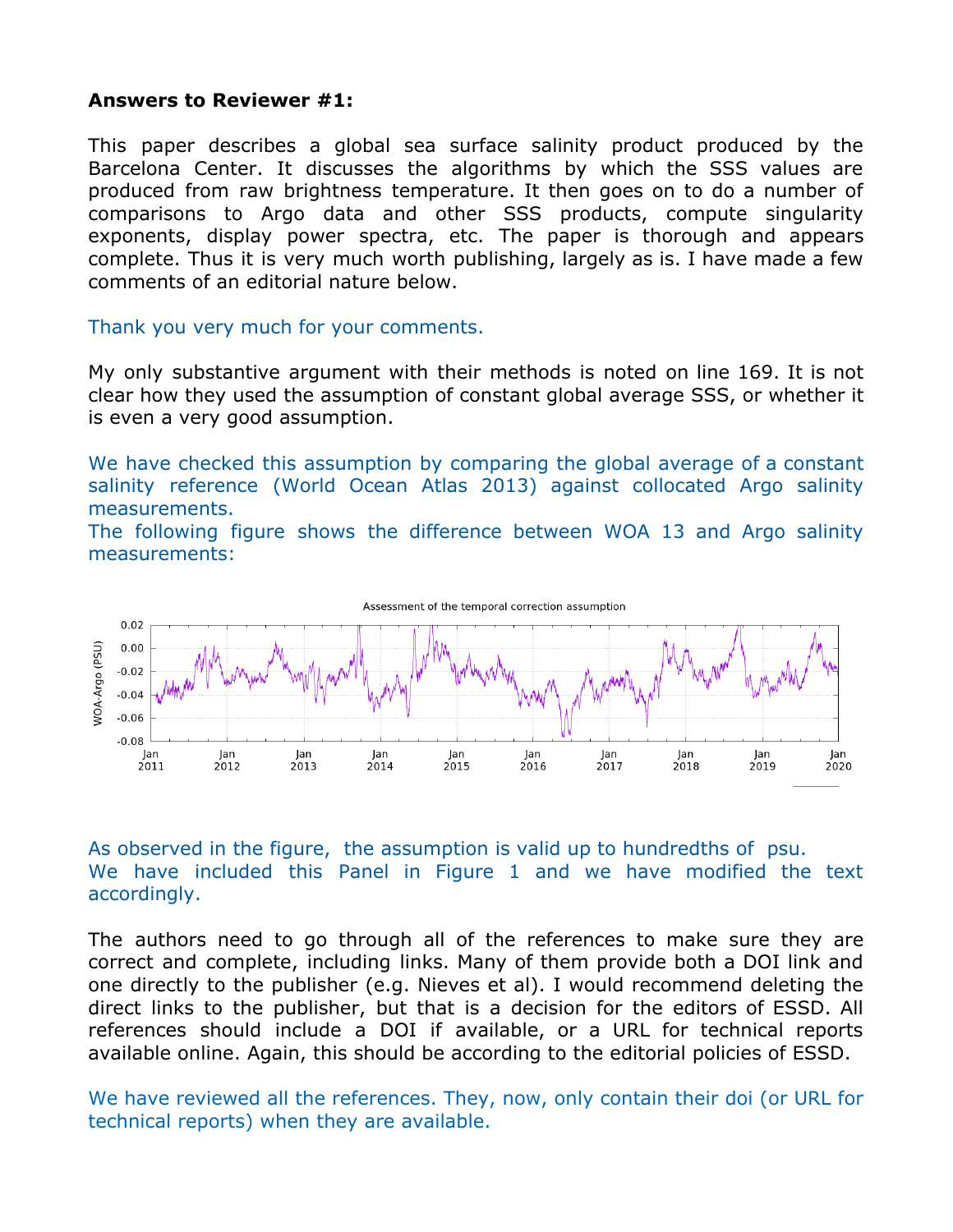Line 62. The link given here may not lead to the correct place. It gets cut off at the line break. Ditto lines 79-80, 267-269, 772-773, etc. The authors need to check all links in this paper.

We have edited the URL long links provided to make them more legible and make sure they lead to the correct place.

Lines 84-85. Is this the same SST as described above?

The auxiliary SST provided by ECMWF is based on SST OSTIA but it has been collocated in time and space with SMOS measurements.

Lines 82-87. The references given here are not accessible, so I cannot check on the source of the ancillary data to see if it is properly described.

The permissions to distribute this data are restricted to the Expert Support Laboratory teams and the private companies working on the mission. The European Space Agency (and also the European Center for Medium Range Weather Forecasts (ECMWF)) are the entities that manage this.

However this link:

[https://smos-diss.eo.esa.int/oads/access/collection/AUX\\_Dynamic\\_Open](https://smos-diss.eo.esa.int/oads/access/collection/AUX_Dynamic_Open) allows accessing to the data by searching SM\_OPER\_AUX\_ECMWF\* in the search box.

Lines 117-118. "...by subtracting each individual s\_n^raw from the corresponding..."?

We have modified the text as follows: Lines 118-119:

.. *by subtracting the corresponding SMOS-based climatology \$s^c(\gamma)\$ from each individual \$s\_n^{raw}(\gamma)\$….*

Line 138. Practical salinity is only defined in the range of [2 42]. See Unesco (1981). The Practical Salinity Scale 1978 and the International Equation of State of Seawater 1980. Tech. Pap. Mar. Sci., 36.

The reviewer is right. We have removed psu from that line. Although psu is defined in the range of [2:42], due to the radiometric errors of the instrument, the retrieved salinity from SMOS TBs could reach values that are out of this interval. Here, we extend the interval of "valid" salinity retrievals, because there are still some corrections in the methodology that have to be applied after this step that could lead to valid retrievals.

Lines 144-145. These skewness and kurtosis criteria are not discussed. What is their purpose? Why the values given (1 and 2)?

This is discussed in more detail in Olmedo et al 2017. The idea is that this approach is less accurate under non-Gaussian conditions. Skewness with absolute values larger than 1 are very skewed distributions. In this case, the definition of a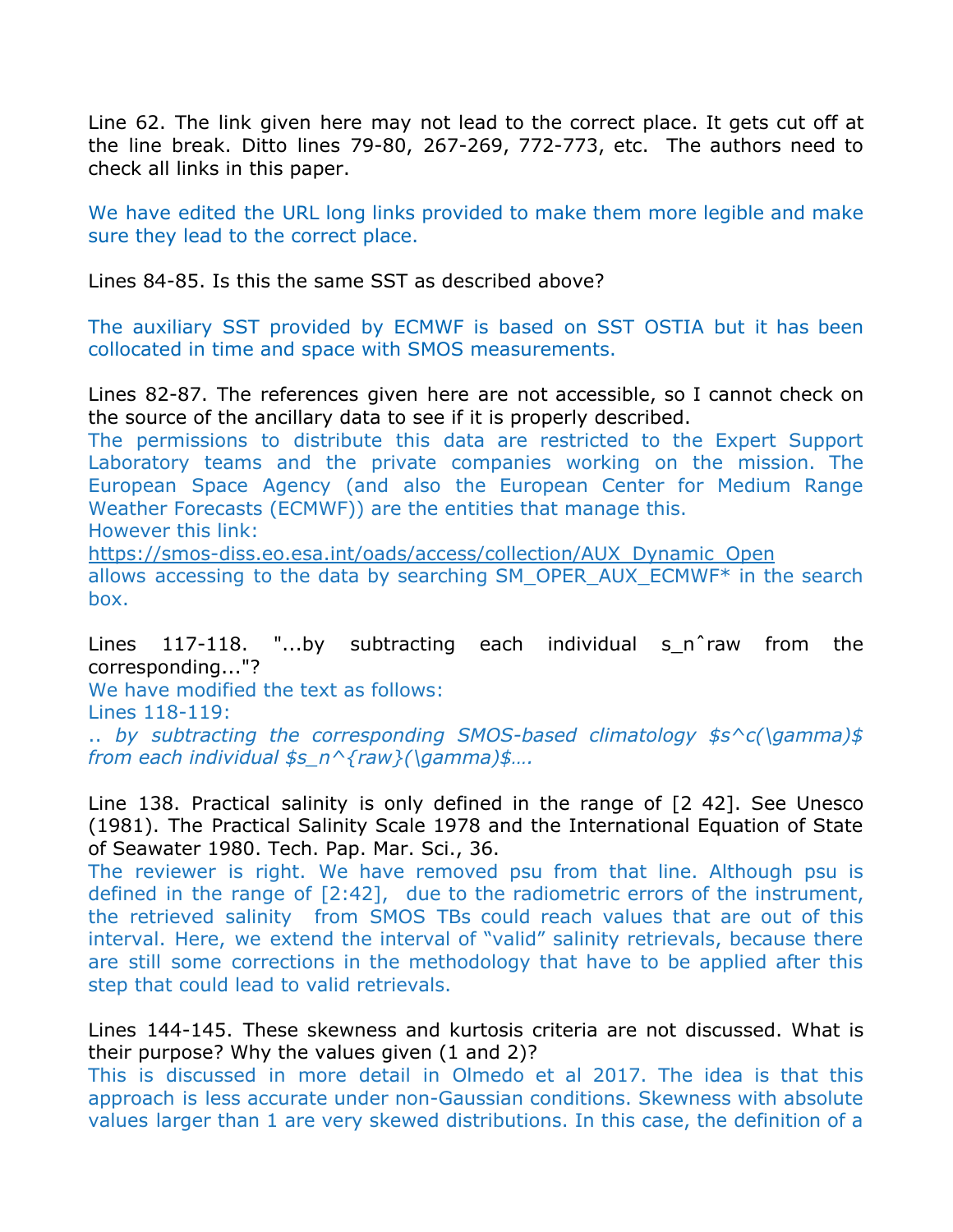central estimator of the distribution, which is required for mitigating systematic biases, is less accurate. The same happens with the kurtosis. Kurtosis lower than 2 correspond to very flat distributions, where the definition of a central estimator is less accurate. We have added the following discussion in the text: Lines 147-153:

*These filtering criteria are the same as the ones introduced in (Olmedo et al., 2017). The only difference is that now the criterion corresponding to the kurtosis is more relaxed: In (Olmedo et al., 2017) the set \$\{s\_n^{raw}(\gamma)\}\$ was considered not valid and thus discarded out when the kurtosis of the distribution were larger than 4. Now we filter only platykurtotic distributions but not leptokurtotic ones. Regarding the impact of the filtering criterion corresponding to the skewness, this is the same as the one proposed in Olmedo et al. (2017). This criterion aims at discarding ocean regions affected by RFI contamination. Although some geophysical events tend to be not symmetric and fresh, as continental discharge and ice melting, and this leads to negative skewed salinity distributions, the typical skewness in these cases is around -0.5. The skewness values lower than -1 correspond typically to distributions that are affected by non geophysical phenomenon. However, we continue revisiting this criterion and probably in the next version of the product we will analyze the impact of not including this criterion of the skewness.*

## Line 148. Where does the 25 come from?

We have clarified this in the text:

Lines 157-160:

*We discard specific salinity retrievals \$s\_n^{raw}(\gamma)\$ when the corresponding SMOS debiased salinity anomaly (\$s\_n'(\gamma)\$) is larger than \$\sigma\_{\gamma}\$. Since we want to keep the geophysical variability, we include a threshold defined by \$5\sigma\_{\varphi,\lambda}\$ being \$\sigma^2\_{\varphi,\lambda}\$ the expected geophysical variance of the salinity at the gridpoint \$(\varphi,\lambda)\$. This is new with respect to the criterion proposed in (Olmedo et al., 2017). We discard the salinity retrievals that satisfy:*

Line 169. This is problematic. it is an assumption the authors are making, but it is not clear it is true. Can they please provide a reference or some other justification.

We have included the following plot in Figure 1: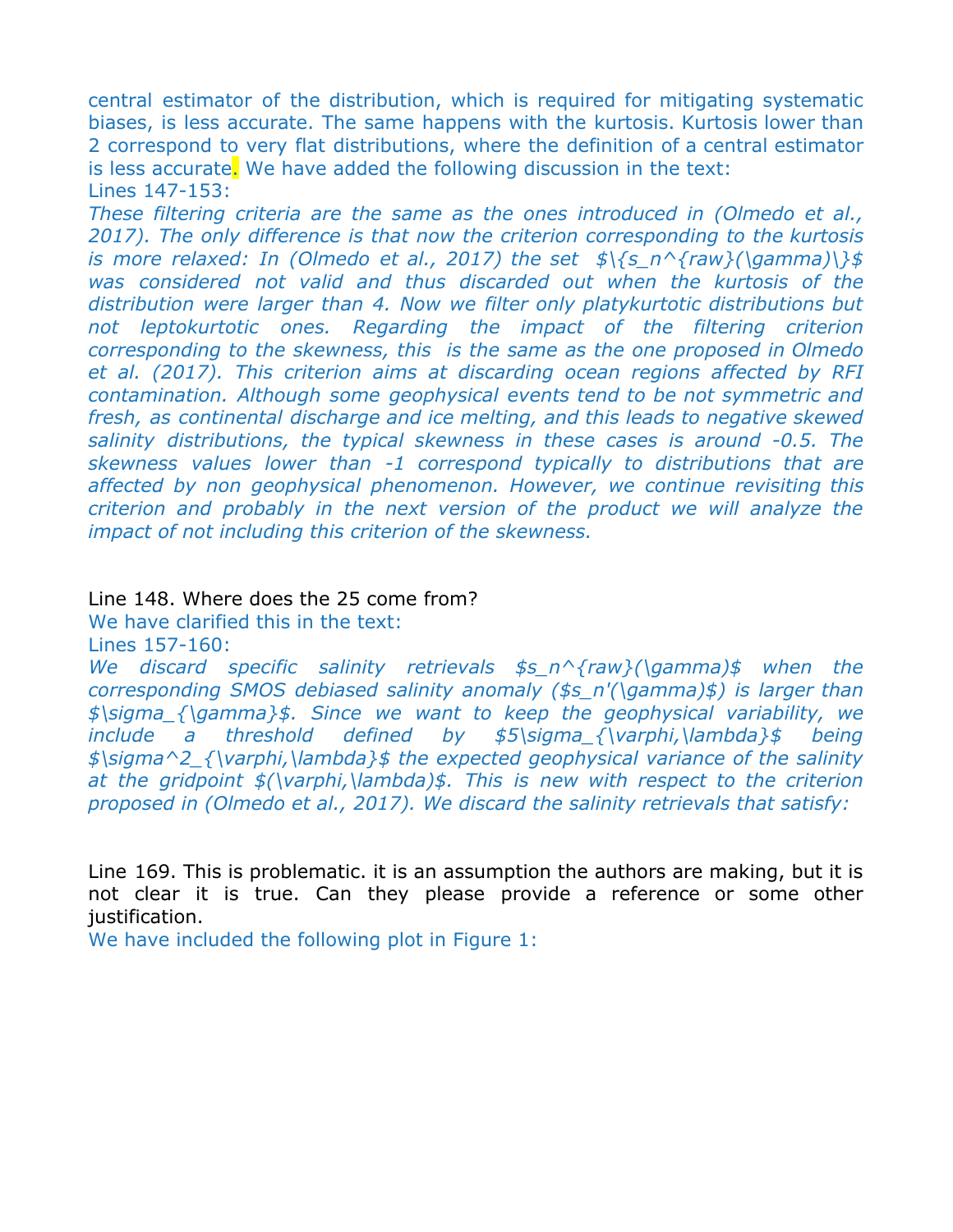

The plot represents the mean difference between a constant salinity field, the annual climatology WOA13 and the salinity provided by Argo floats. As observed in the figure, the hypothesis is confirmed up to hundredths of psu. We have included this in the text:

Lines 188-191:

*We use the constant annual reference WOA13 to assess this assumption. The top plot in Figure A1 shows the temporal evolution of the mean difference between the salinity field provided by WOA13 and the collocated uppermost salinity measurements provided by Argo floats. The results show that this hypothesis is true up to hundreds of psu.*

Figure A1. It's interesting that the difference decreases over time. Can the authors interpret this?

SMOS mission is actually an old mission. Some drifts have been detected at the level of brightness temperature measurements. There is no reference to this. This is actually a current topic in the internal meetings of the SMOS Payload Calibration Meetings.

Line 232. "spatial radio"? We have changed: "spatial radio" by "smoothing windows of radius"

Lines 291-292. Repeats from lines 205-210.

We have removed this sentence

Line 329. Missing ")" **Corrected** 

Line 358. "power-law" behaviour? **Corrected** 

Line 434. Repeats from line 415. Delete. Deleted

Lines 456-459. "Figure A8..." This information is in the caption and does not need